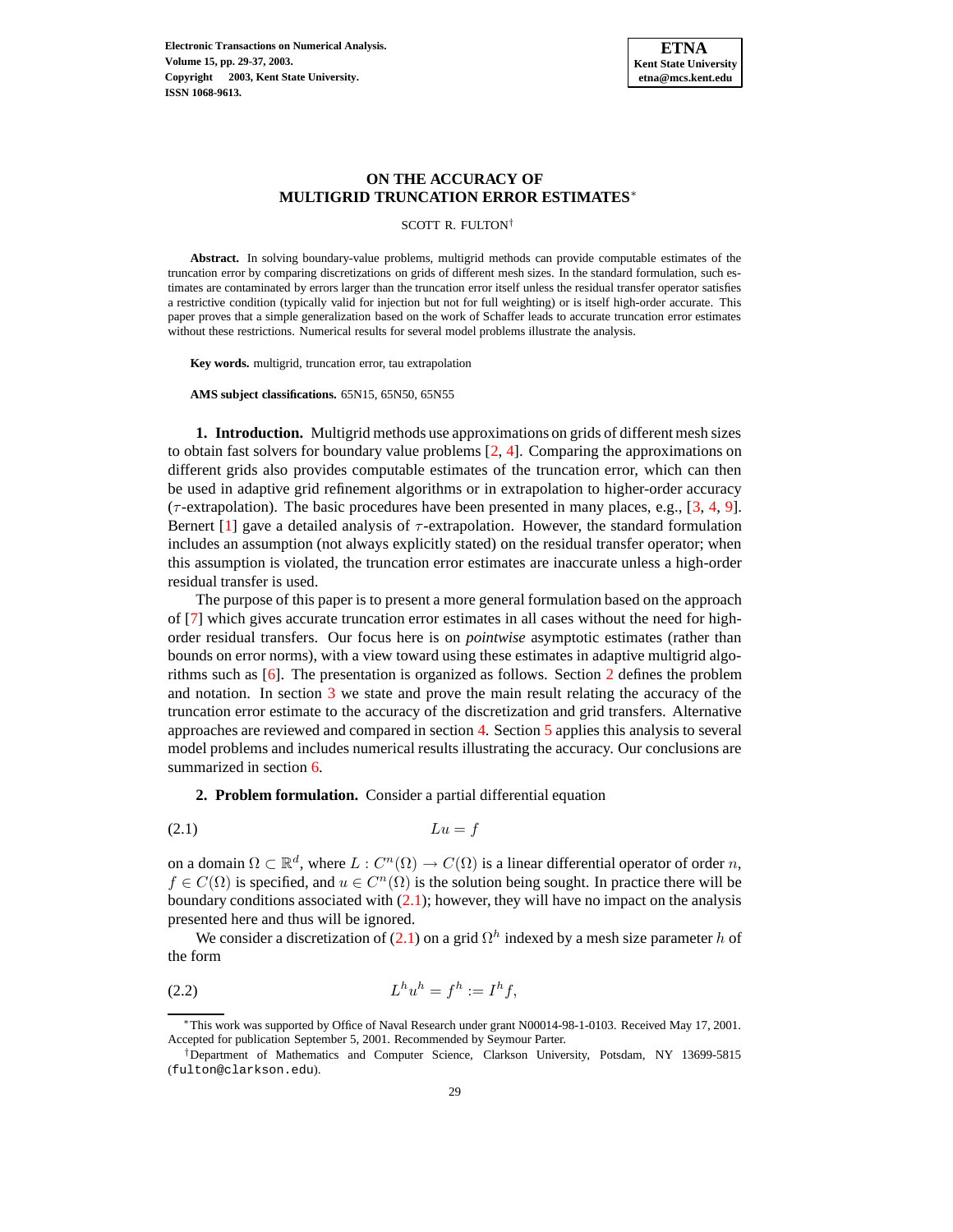where  $L^h$  is the discrete form of the operator on grid  $\Omega^h$ ,  $I^h$  represents a linear continuum-togrid h transfer for f (e.g., pointwise restriction), and  $u^h$  is the corresponding (exact) solution of the discrete equation. While we have in mind finite-difference discretizations, this formulation could also describe finite element or other discretizations. The corresponding (local) truncation error is

<span id="page-1-1"></span>
$$
(2.3) \t\t\t \tau^h = \tau^h(u) := L^h \hat{I}^h u - I^h L u,
$$

where  $\hat{I}^h$  represents *pointwise restriction* to grid  $\Omega^h$  (not necessarily the same as  $I^h$ ). Note that while the above formulation could easily be extended to systems of equations, our use of pointwise restriction for  $\hat{I}^h$  limits the present analysis to nonstaggered discretizations.

In addition to the discrete equation  $(2.2)$ , a multigrid method will also use a corresponding discrete equation on a coarser grid  $\Omega^H$ , with mesh ratio  $\rho = h/H < 1$  (usually  $\rho = 1/2$ ). In the Full Approximation Scheme (FAS) [\[2\]](#page-8-0), the coarse-grid equation may be written as

<span id="page-1-2"></span>(2.4) 
$$
L^H \hat{u}^H = \hat{f}^H := L^H(\hat{I}_h^H \tilde{u}^h) + I_h^H(f^h - L^h \tilde{u}^h).
$$

Here  $\tilde{u}^h$  is the current approximation to the true (discrete) solution  $u^h$  of the fine-grid equa-tion [\(2.2\)](#page-0-2),  $\hat{I}_h^H$  represents the fine-to-coarse transfer of the solution by *injection* (i.e., pointwise restriction), and  $I_h^H$  is the fine-to-coarse residual transfer operator (e.g., full weighting), which we assume to be linear. The corresponding truncation error  $\tau^H$ , defined by [\(2.3\)](#page-1-1) with  $h$  replaced by  $H$ , satisfies

<span id="page-1-4"></span>
$$
(2.5) \tLH \hat{I}H u = fH + \tauH,
$$

showing that  $\tau^H$  is the correction to the grid  $\Omega^H$  equation needed to make its solution coincide (on that grid) with the continuous solution u. Similarly,  $(2.4)$  may also be written as

(2.6) 
$$
L^H \hat{u}^H = f^H + \tau_h^H,
$$

<span id="page-1-5"></span>where

(2.7) 
$$
\tau_h^H := \hat{f}^H - f^H = (L^H \hat{I}_h^H \tilde{u}^h - f^H) - I_h^H (L^h \tilde{u}^h - f^h)
$$

is known variously as the *relative local truncation error* [\[3\]](#page-8-2) or *tau correction* [\[4\]](#page-8-1).[1](#page-1-3) Our goal is to use  $\tau_h^H$  to estimate  $\tau^H$ . If this can be done with sufficient accuracy, then we can use this estimate to approximate  $(2.5)$  and thus obtain a higher-order approximation, a procedure known as  $\tau$ -extrapolation. As we will show below, the definition [\(2.7\)](#page-1-5) leads to this desired accuracy, while the standard definition commonly appearing in the literature [c.f.  $(4.2)$ ] in general does not.

# **3. Analysis.** Our main result is the following.

<span id="page-1-6"></span><span id="page-1-0"></span>THEOREM 3.1 (Truncation Error Estimate). Assume that there exists  $p \ge 1$  and  $q \ge 1$ *such that if*  $u \in C^{n+p+q}(\Omega)$ *, the truncation error* [\(2.3\)](#page-1-1) *satisfies* **(A1)**  $\tau^h = h^p \hat{I}^h v + O(h^{p+q})$  *with*  $v \in C^q(\Omega)$ *, that the approximate solution*  $\tilde{u}^h$  *of the discrete problem [\(2.2\)](#page-0-2) satisfies* **(A2)**  $\tilde{u}^h = \hat{I}^h(u+w), w = O(h^p),$ *and that there exists*  $r \geq 1$  *such that for any*  $\phi \in C^r(\Omega)$ *,* **(A3)**  $I_{h_r}^H \hat{I}_{h_r}^h \phi = \hat{I}_{\mu_r}^H \phi + O(h^r)$  and **(A4)**  $I_h^H I^h \phi = I^H \phi + O(h^r)$ .

<span id="page-1-3"></span><sup>&</sup>lt;sup>1</sup>This is the same as the residual difference  $r_h^H$  of Schaffer [\[7\]](#page-8-5) up to a multiplicative constant.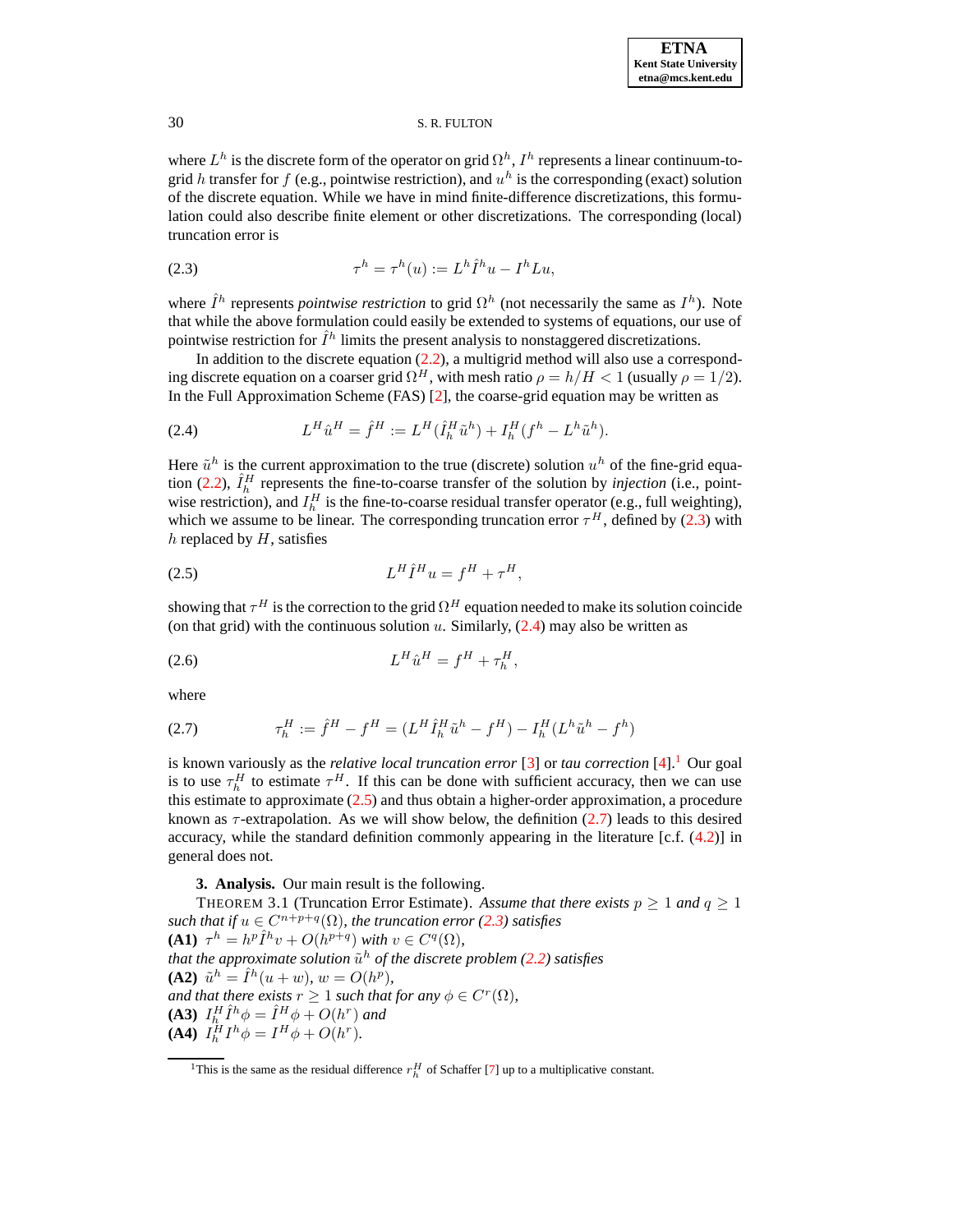<span id="page-2-5"></span>*Then*

$$
\tau^H - \alpha \tau_h^H = O(h^{p+m}),
$$

*where*  $\alpha = (1 - \rho^p)^{-1} = H^p / (H^p - h^p)$  *and*  $m = \min(q, r)$ *.* 

*Proof*. Following [\[7\]](#page-8-5) we first use (A1) and (A3) to estimate the truncation error differ-ence<sup>[2](#page-2-2)</sup> between grids  $\Omega^h$  and  $\Omega^H$  as

<span id="page-2-3"></span>(3.2)  
\n
$$
(\Delta \tau)^{H}_{h} := \tau^{H} - I_{h}^{H} \tau^{h}
$$
\n
$$
= H^{p} \hat{I}^{H} v - h^{p} I_{h}^{H} \hat{I}^{h} v + O(h^{p+q})
$$
\n
$$
= H^{p} (1 - \rho^{p}) \hat{I}^{H} v + O(h^{p+r}) + O(h^{p+q})
$$
\n
$$
= (1 - \rho^{p}) \tau^{H} + O(h^{p+m}).
$$

We then use (A2) to relate  $(\Delta \tau)_h^H$  to  $\tau_h^H$  via

<span id="page-2-4"></span>(3.3)  
\n
$$
\tau_h^H - (\Delta \tau)_h^H = \left( L^H \hat{I}_h^H \tilde{u}^h - I_h^H L^h \tilde{u}^h \right) - \left( L^H \hat{I}^H u - I_h^H L^h \hat{I}^h u \right)
$$
\n
$$
= \left( L^H \hat{I}^H - I_h^H L^h \right) \hat{I}^h w
$$
\n
$$
= \left[ \tau^H (w) - I_h^H \tau^h (w) \right] + \left( I^H - I_h^H I^h \right) L w
$$
\n
$$
= O(h^{p+m}) + O(h^{p+r}) = O(h^{p+m}),
$$

where the last line uses estimates from  $(3.2)$  and  $(A4)$ . Combining  $(3.2)$  and  $(3.3)$  yields the desired result.  $\square$ 

We note that in a well-formulated discretization of order p, the solution error  $\hat{I}^h u - u^h$ will also be  $O(h^p)$ , so (A2) will be satisfied at (or near) convergence, i.e., as  $\tilde{u}^h \to u^h$ . With an accurate truncation error estimate in hand, extrapolation to higher-order accuracy is immediate:

COROLLARY 3.2 (τ -Extrapolation). *Under the assumptions of Theorem [3.1,](#page-1-6) the extrapolated discretization*

<span id="page-2-6"></span>
$$
(3.4) \tLH \bar{u}^H = \bar{f}^H := f^H + \alpha \tau_h^H
$$

has accuracy  $O(h^{p+m})$ .

*Proof.* Using [\(3.1\)](#page-2-5) and [\(2.5\)](#page-1-4), the associated truncation error is

<span id="page-2-8"></span>(3.5) 
$$
\bar{\tau}^H := L^H \hat{I}^H u - \bar{f}^H = \tau^H - \alpha \tau_h^H = O(h^{p+m}). \qquad \Box
$$

As noted by Schaffer [\[7\]](#page-8-5), at convergence on grid  $\Omega^h$  (i.e., as  $\tilde{u}^h \to u^h$ ), the extrapolated equation [\(3.4\)](#page-2-6) gives the same result as Richardson extrapolation for  $u^h$  (provided the latter is justified).

<span id="page-2-0"></span>**4. Alternatives.** The definition [\(2.7\)](#page-1-5) of  $\tau_h^H$  above is a simple generalization of that presented in most of the multigrid literature. For example, Brandt [\[3\]](#page-8-2) uses the same FAS equation [\(2.4\)](#page-1-2) but splits the right-hand side differently, yielding

<span id="page-2-7"></span>(4.1) 
$$
L^H \hat{u}^H = \hat{f}^H = I_h^H f^h + \tilde{\tau}_h^H
$$

with

<span id="page-2-2"></span>(4.2) 
$$
\tilde{\tau}_h^H := L^H \hat{I}_h^H \tilde{u}^h - I_h^H L^h \tilde{u}^h.
$$

<span id="page-2-1"></span><sup>&</sup>lt;sup>2</sup>In [\[7\]](#page-8-5), the truncation error difference  $(\Delta \tau)_h^H$  is denoted by  $\tau_h^H$ .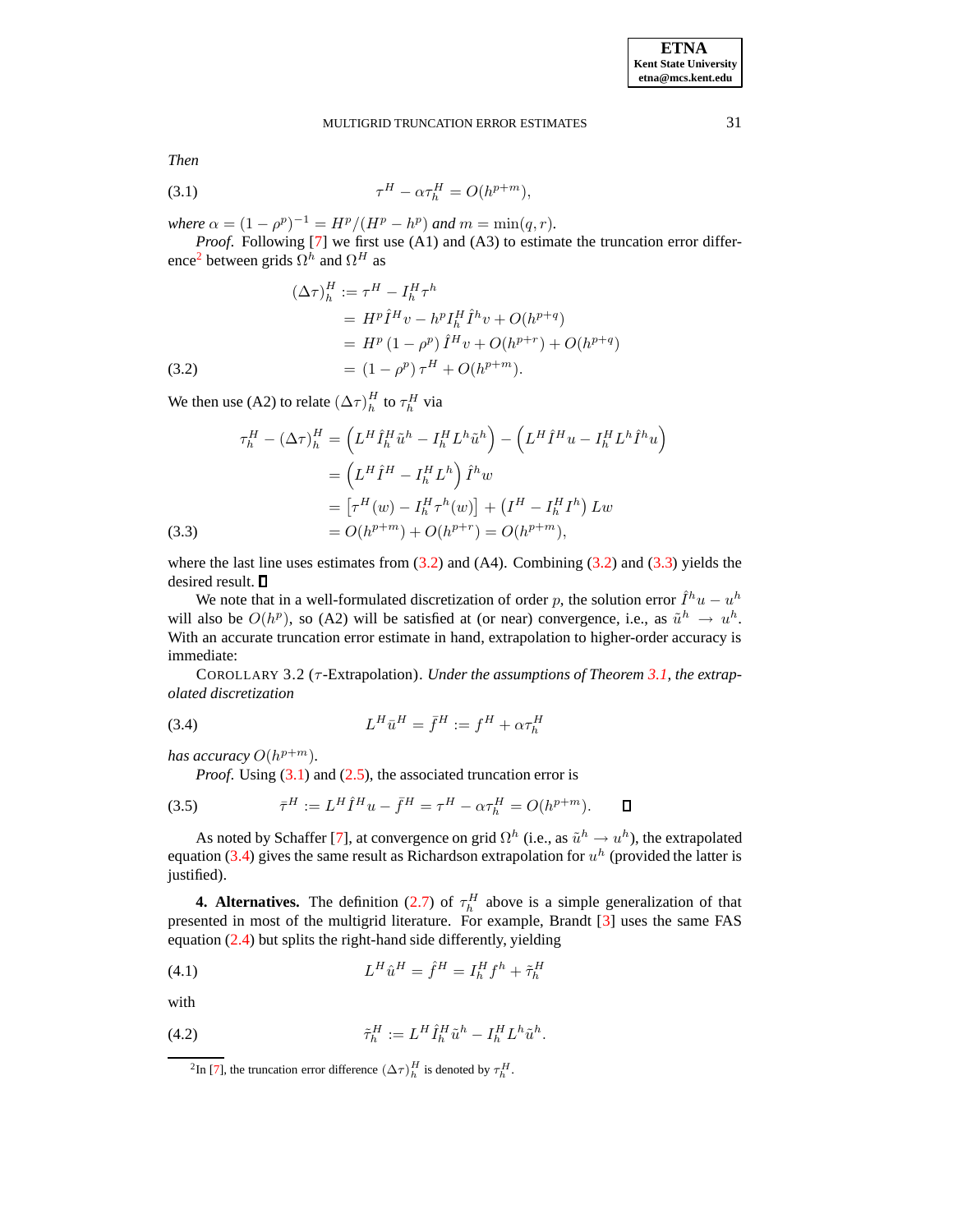We will refer to [\(4.2\)](#page-2-1) as the "simple tau" approximation. If the residual transfer operator  $I_h^H$ satisfies

<span id="page-3-1"></span>
$$
(4.3)\t\t\t I^H = I_h^H I^h
$$

(e.g., when  $I_h^H$  is an injection and  $I^h$  and  $I^H$  are pointwise restrictions) then  $\tilde{\tau}_h^H = \tau_h^H$  and the analysis of section [3](#page-1-0) holds. This is the standard formulation of  $\tau_h^H$  in the literature, with the assumption  $(4.3)$  either explicit  $[3, 9]$  $[3, 9]$  $[3, 9]$  or implicit  $[4]$ .

However, in general [\(4.3\)](#page-3-1) does not hold (e.g., in the common situation where the residual transfer  $I_h^H$  is full weighting). When it does not, truncation error estimates based on [\(4.2\)](#page-2-1) are less accurate than those based on  $(2.7)$ . Specifically, using  $(2.7)$  and  $(4.2)$  in  $(3.1)$ , we obtain

<span id="page-3-2"></span>
$$
(4.4) \t\t \tau^H - \alpha \tilde{\tau}_h^H = E^H + O(h^{p+m}),
$$

<span id="page-3-6"></span>where

$$
(4.5) \t\t\t EH := \alpha \left( I_h^H I^h - I^H \right) f.
$$

In general we expect only  $E^H = O(h^r)$  [c.f. (A4)]. Indeed, obtaining  $E^H = O(h^{p+m})$ requires a high-order residual transfer which matches with any averaging used for the forcing in the discretization (see examples below).

In a slightly different formulation, Bernert  $[1]$  also uses  $(4.2)$ , but replaces  $(4.1)$  with

$$
(4.6) \t\t\t\t L^H \hat{u}^H = f^H + \tilde{\tau}_h^H,
$$

which matches the FAS equation  $(2.4)$  only when  $(4.3)$  holds—which it does not in general. Since the same simple tau approximation is used, truncation error estimates based on this formulation suffer the same loss of accuracy as in [\(4.4\)](#page-3-2). For this reason, Bernert derives unnecessarily stringent conditions on the grid transfer operators in order to achieve accurate results (see examples below).

<span id="page-3-0"></span>**5. Examples.** To illustrate the above analysis we consider three examples. Each is formulated on a rectangular domain  $\Omega$  in  $\mathbb{R}^2$ , with uniform grids  $\Omega^h$  and  $\Omega^H$  of mesh sizes h and  $H = 2h$ , respectively, in both x and y. The residual transfer in each case is standard full weighting, given in stencil notation as

(5.1) 
$$
I_h^H := \frac{1}{16} \begin{bmatrix} 1 & 2 & 1 \\ 2 & 4 & 2 \\ 1 & 2 & 1 \end{bmatrix}.
$$

Using Taylor expansions, we can show that for any function  $\phi \in C^2(\Omega)$ ,

<span id="page-3-4"></span>(5.2) 
$$
I_h^H \hat{I}^H \phi = \hat{I}^H \phi + \frac{h^2}{4} \hat{I}^H \left( \frac{\partial^2 \phi}{\partial x^2} + \frac{\partial^2 \phi}{\partial y^2} \right) + o(h^2),
$$

so (A3) holds with  $r = 2$ .

**5.1. Example 1: Poisson problem** ( $p = 2$ ). Consider the two-dimensional Poisson problem

<span id="page-3-3"></span>(5.3) 
$$
Lu := -\Delta u = f \quad \text{in } \Omega \subset \mathbb{R}^2
$$

with Dirichlet boundary conditions. The standard second-order finite difference discretization of [\(5.3\)](#page-3-3) on  $\Omega^h$  is given by

<span id="page-3-5"></span>(5.4) 
$$
L_2^h u^h = f^h := I^h f,
$$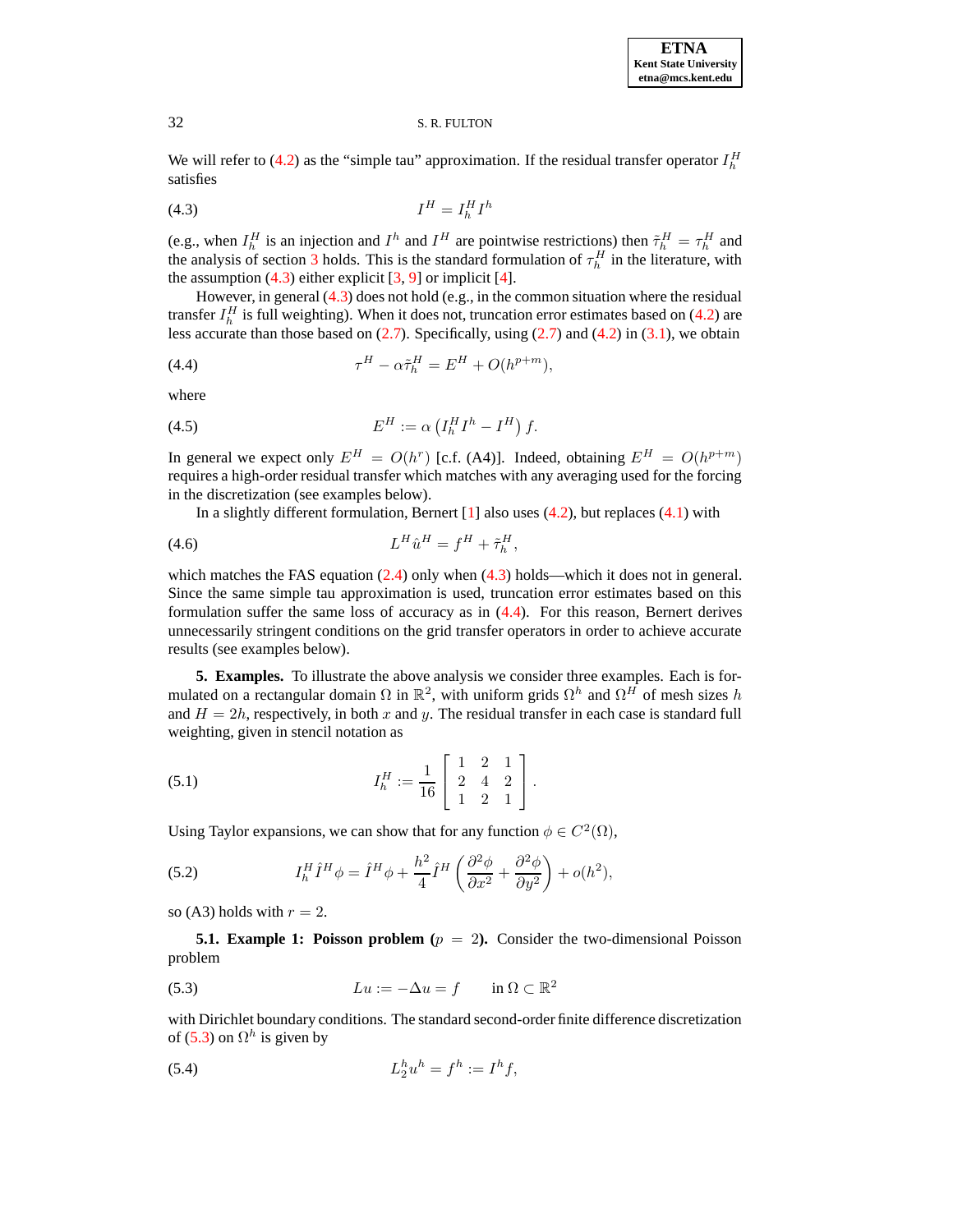where the discrete operator is given in stencil notation as

(5.5) 
$$
L_2^h := \frac{1}{h^2} \begin{bmatrix} -1 & 1 \\ -1 & 4 & -1 \\ -1 & 0 & 0 \end{bmatrix}
$$

and  $I^h = \hat{I}^h$  is pointwise restriction for the forcing. If  $u \in C^6(\Omega)$  then the corresponding truncation error is

(5.6) 
$$
\tau^h = -\frac{h^2}{12} \left( \frac{\partial^4 u}{\partial x^4} + \frac{\partial^4 u}{\partial y^4} \right) + O(h^4),
$$

so (A1) holds with  $p = 2$  and  $q = 2$ . Given that  $I<sup>h</sup>$  (and thus  $I<sup>H</sup>$ ) for this discretization is pointwise restriction, the estimate [\(5.2\)](#page-3-4) shows that we can take  $r = 2$  in (A4). Thus, since  $p = q = r = 2$  we have  $m = 2$  also, so from [\(3.1\)](#page-2-5) we see that  $\tau_h^H$  provides a fourthorder estimate of the truncation error. Consequently, according to  $(3.5)$ , the  $\tau$ -extrapolation [\(3.4\)](#page-2-6) produces an approximation which is  $O(h^4)$ . This same result holds if we replace full weighting by injection for the residual transfer  $I_h^H$ .

This conclusion is illustrated by the numerical results in Fig. [5.1.](#page-4-0) Here, the problem domain is taken to be the unit square  $\Omega = [0, 1] \times [0, 1]$  with  $h = 1/N$ , the forcing f and boundary data are chosen to match the analytical solution  $u = \cos(4x + 6y)$ , and the discrete problem is solved by enough multigrid V-cycles that the solution has effectively converged on the fine grid, thus satisfying assumption (A2). Various measures of the error in the truncation error estimate, i.e., the left-hand side of  $(3.1)$ , are plotted as functions of N. While the



<span id="page-4-0"></span>FIG. 5.1. *Error in the truncation error estimate (solid lines) and true truncation error (dashed line) for the second-order Poisson problem* [\(5.4\)](#page-3-5)*. Dotted lines give slopes for orders*  $p = 2$ , 3*, and* 4*.*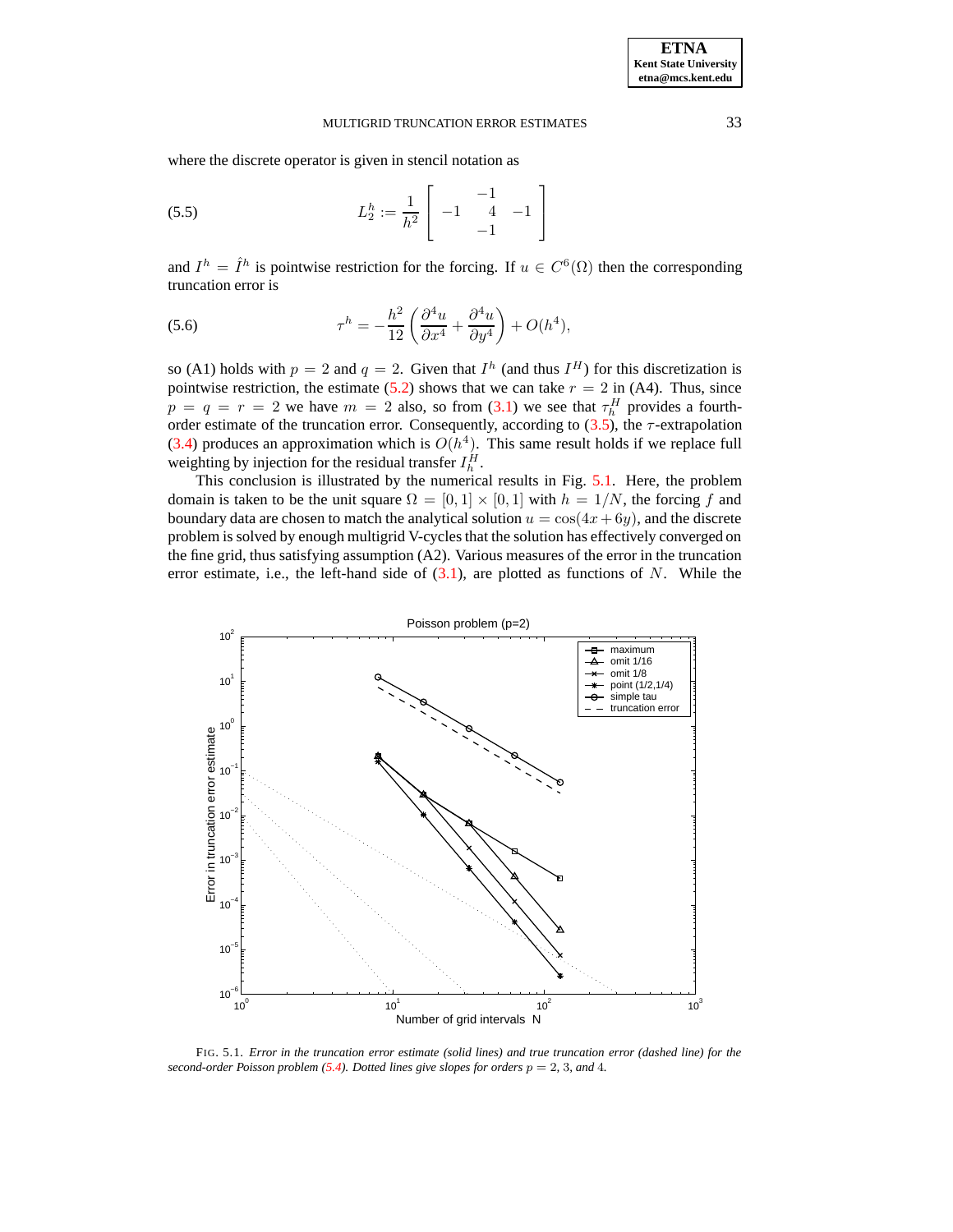maximum error over the domain is only  $O(h^2)$ , if a narrow boundary strip (width  $1/8$  or 1/16) is omitted, the maximum error is asymptotically  $O(h^4)$ —as it is at a typical point  $(x, y) = (\frac{1}{2}, \frac{1}{4})$  as well. This behavior is due to large errors at the four points immediately adjacent to the corners of the domain as shown in Fig.  $5.2$ . This relatively poor performance near the corners does not invalidate the analysis of section [3:](#page-1-0) pointwise, the errors are  $O(h^4)$ as expected. It is interesting to note that even at the worst points, the error in the truncation error estimate is nearly two orders of magnitude smaller than the truncation error itself.



<span id="page-5-0"></span>FIG. 5.2. *Error* in the truncation error estimate for the second-order Poisson problem  $(5.4)$  with  $N = 64$ *fine-grid intervals as a function of* x *and* y*.*

In contrast, if we use the simple tau approximation  $(4.2)$ , then the leading term in the error in approximating the truncation error via [\(4.4\)](#page-3-2) is seen from [\(5.2\)](#page-3-4) to be  $E^H = O(h^2)$ . Consequently, using  $\tilde{\tau}_h^H$  provides only a second-order estimate of the truncation error. The analysis of [\[1\]](#page-8-4) predicts the same result: to achieve a higher-order approximation of  $\tau^H$  one must use a higher-order residual transfer  $I_h^H$ , precisely because that formulation uses the simple tau approximation. Figure [5.1](#page-4-0) illustrates the low accuracy obtained in this way. Indeed, the error in this approximation to  $\tau^H$  is approximately twice as large as  $\tau^H$  itself, so the approximation is useless.

**5.2. Example 2: Poisson problem** ( $p = 4$ ). A compact fourth-order finite difference discretization of [\(5.3\)](#page-3-3) on  $\Omega^h$  is given by the so-called "Mehrstellen" [\[8\]](#page-8-8) discretization

<span id="page-5-1"></span>
$$
(5.7) \t\t\t L_4^h u^h = f^h,
$$

where the discrete operator is given in stencil notation as

(5.8) 
$$
L_4^h := \frac{1}{6h^2} \begin{bmatrix} -1 & -4 & -1 \\ -4 & 20 & -4 \\ -1 & -4 & -1 \end{bmatrix}
$$

and the forcing term uses the averaging operator

(5.9) 
$$
I^{h} := \frac{1}{12} \left[ \begin{array}{rr} 1 & 1 \\ 1 & 8 \\ 1 & 1 \end{array} \right].
$$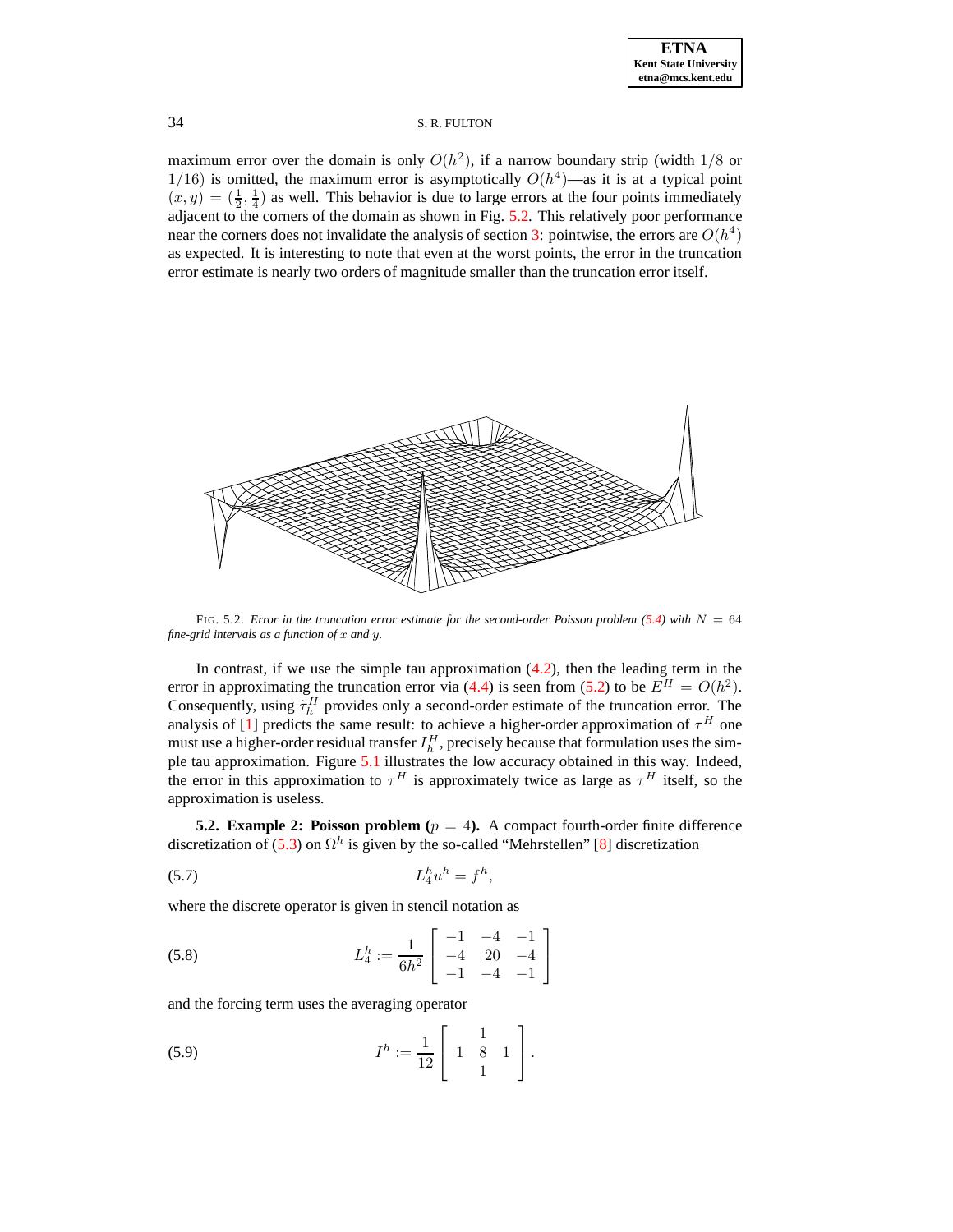If  $u \in C^{8}(\Omega)$  and  $f \in C^{6}(\Omega)$  then it can be shown that

$$
L_4^h u = -\Delta u - \frac{h^2}{12} \left( \frac{\partial^4 u}{\partial x^4} + 2 \frac{\partial^4 u}{\partial x^2 y^2} + \frac{\partial^4 u}{\partial y^4} \right)
$$
  
(5.10) 
$$
- \frac{h^4}{360} \left[ \frac{\partial^6 u}{\partial x^6} + 5 \left( \frac{\partial^6 u}{\partial x^4 y^2} + \frac{\partial^6 u}{\partial x^2 y^4} \right) + \frac{\partial^6 u}{\partial y^6} \right] + O(h^6)
$$

and

<span id="page-6-0"></span>(5.11) 
$$
I^{h} f = f + \frac{h^{2}}{12} \left( \frac{\partial^{2} f}{\partial x^{2}} + \frac{\partial^{2} f}{\partial y^{2}} \right) + \frac{h^{4}}{144} \left( \frac{\partial^{4} f}{\partial x^{4}} + \frac{\partial^{4} f}{\partial y^{4}} \right) + O(h^{6}),
$$

so the truncation error satisfies

$$
(5.12) \t\tau^h = \frac{h^4}{720} \left[ 3 \left( \frac{\partial^6 u}{\partial x^6} + \frac{\partial^6 u}{\partial y^6} \right) - 5 \left( \frac{\partial^6 u}{\partial x^4 y^2} + \frac{\partial^6 u}{\partial x^2 y^4} \right) \right] + O(h^6).
$$

Thus, in (A1) we have  $p = 4$  and  $q = 2$ . Also, from [\(5.2\)](#page-3-4) and [\(5.11\)](#page-6-0) we can show that (A4) holds with  $r = 2$ . Thus, since  $p = 4$  and  $q = r = 2$  we have  $m = 2$  also, so from [\(3.1\)](#page-2-5) we see that  $\tau_h^H$  provides a sixth-order estimate of the truncation error. Consequently, according to [\(3.5\)](#page-2-8), the  $\tau$ -extrapolation [\(3.4\)](#page-2-6) produces an approximation which is  $O(h^6)$ . This same result holds if we replace full weighting by injection for the residual transfer  $I_h^H$ . These results are illustrated by the numerical results in Fig. [5.3,](#page-6-1) where the details of the test case are the same as in the second-order case presented in Fig. [5.1.](#page-4-0) Here there are no anomalously large errors near the corners, so the maximum error on the domain is  $O(h^6)$ .



<span id="page-6-1"></span>FIG. 5.3. *Error in the truncation error estimate (solid lines) and true truncation error (dashed line) for the fourth-order Poisson problem* [\(5.7\)](#page-5-1). Dotted lines give slopes for orders  $p = 4$ , 5, and 6.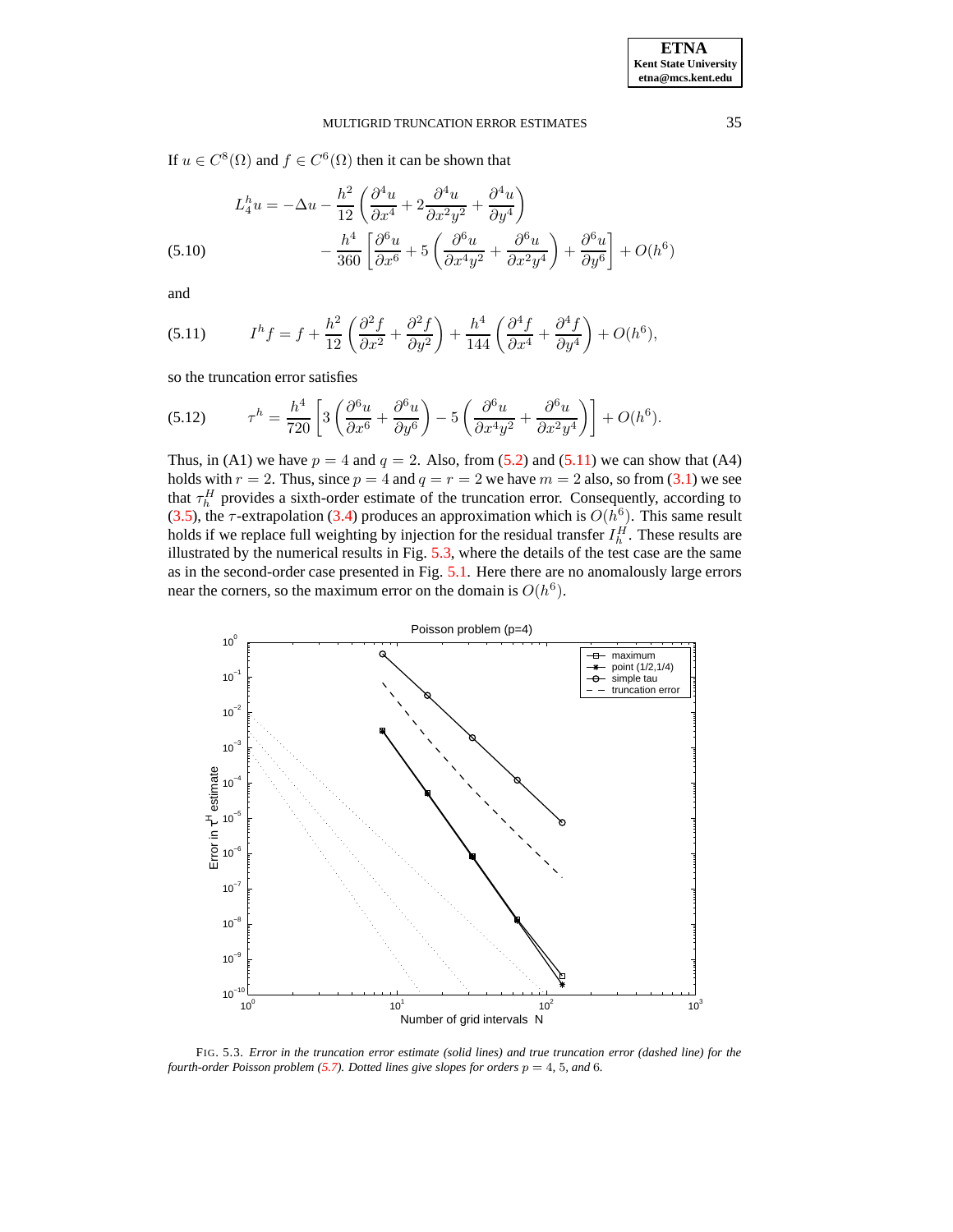In contrast, if we use the "simple tau" approximation  $(4.2)$ , then the leading term in the error in approximating the truncation error [cf.  $(4.5)$ ] can be shown from  $(5.2)$  and  $(5.11)$  to be  $E^H = O(h^4)$ , with the second-order terms fortuitously dropping out. Consequently, using  $\tilde{\tau}_h^H$  provides only a fourth-order estimate of the truncation error, as shown in Fig. [5.3.](#page-6-1) In this case, the error in this approximation to  $\tau^H$  is more than an order of magnitude larger than  $\tau^H$ itself, so again the approximation is useless.

**5.3. Example 3: Monge-Ampere equation.** While the analysis of section [3](#page-1-0) is valid for a linear operator L, in practice similar results may be obtained for some nonlinear problems. As an example, consider the Monge-Ampere equation

<span id="page-7-1"></span>(5.13) 
$$
Lu = \left(1 - \frac{\partial^2 u}{\partial x^2}\right) \left(1 - \frac{\partial^2 u}{\partial y^2}\right) - \left(\frac{\partial^2 u}{\partial x \partial y}\right)^2 = f
$$

on a rectangle  $\Omega \subset \mathbb{R}^2$ . This equation can be discretized by second-order centered finite differences and solved by a multigrid method; the details appear in [\[5\]](#page-8-9). As for the secondorder discretization of the Poisson equation we obtain  $p = q = 2$  and (with full weighting for the residual transfer)  $r = 2$ , so the truncation error estimate has accuracy  $O(h^4)$ . This is illustrated by the numerical results in Fig. [5.4,](#page-7-0) where the details of the test case are as given in [\[5\]](#page-8-9). Indeed, the analysis of section [3](#page-1-0) explains the need for injection rather than full weighting in equation (4.4) of [\[5\]](#page-8-9), corresponding to defining  $\tau_h^H$  by [\(2.7\)](#page-1-5) rather than using the simple-tau approximation [\(4.2\)](#page-2-1).



<span id="page-7-0"></span>FIG. 5.4. *Error in the truncation error estimate (solid lines) and true truncation error (dashed line) for the second-order Monge-Ampere problem* [\(5.13\)](#page-7-1)*.* Dotted lines give slopes for orders  $p = 2$ , 3, and 4.